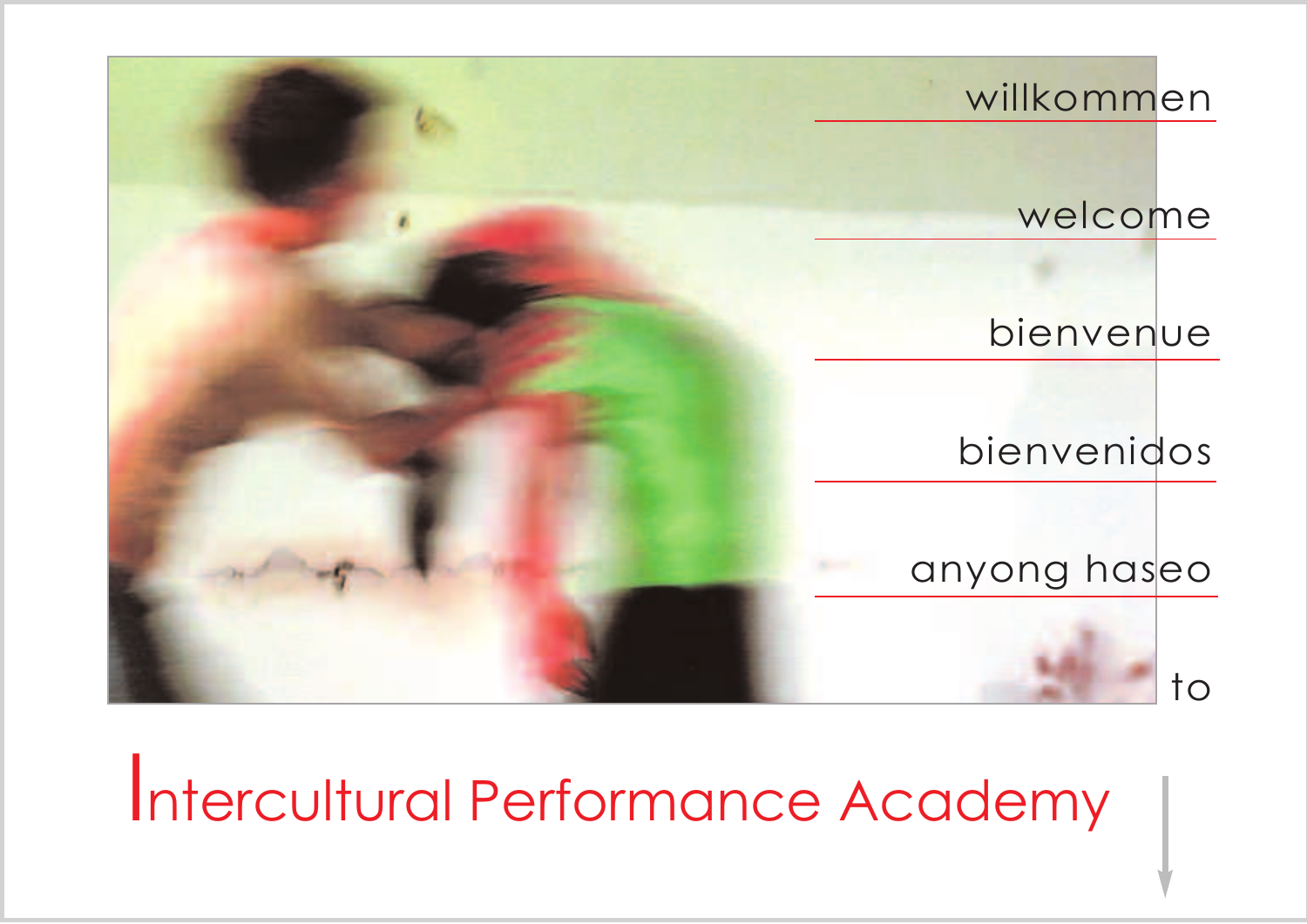## I.P.A.

### Intercultural Performance Academy

I.P.A. offers qualification programs in acting/dancing/performing for international actors, dancers, performers and pedagogues, who want to develop further in interdisciplinary theaterforms, and take part in research-processes on *intercultural dialog* within the fields of performing arts : theater, performance, dance, singing. I.P.A. offers an artistic-spiritual practice and method to train the *inter-cultural performer* : a NAVIGATOR passing through a diversity of concepts, forms, Gestalten, theater-, dance- and singing- traditions.

I.P.A. bietet Weiterbildungsprojekte für internationale Tänzer, Schauspieler, Performer und Pädagogen, die sich auf beruflicher wie auch persönlicher Ebene weiterentwickeln und in Genre übergreifenden Theaterformen weiterbilden möchten. In Education- und Research-Prozessen praktizieren wir den *Artistic Intercultural Dialog* auf den Feldern der Performing-Art Künste : Theater, Performance, Tanz, Gesang. I.P.A. bietet eine künstlerisch- spirituelle Praxis und Methodik zur Bildung des *intercultural Performers* : ein NAVIGATOR, der diverseste Konzepte, Formen, Gestalten, Theater-, Tanz- und Gesangstraditionen passiert.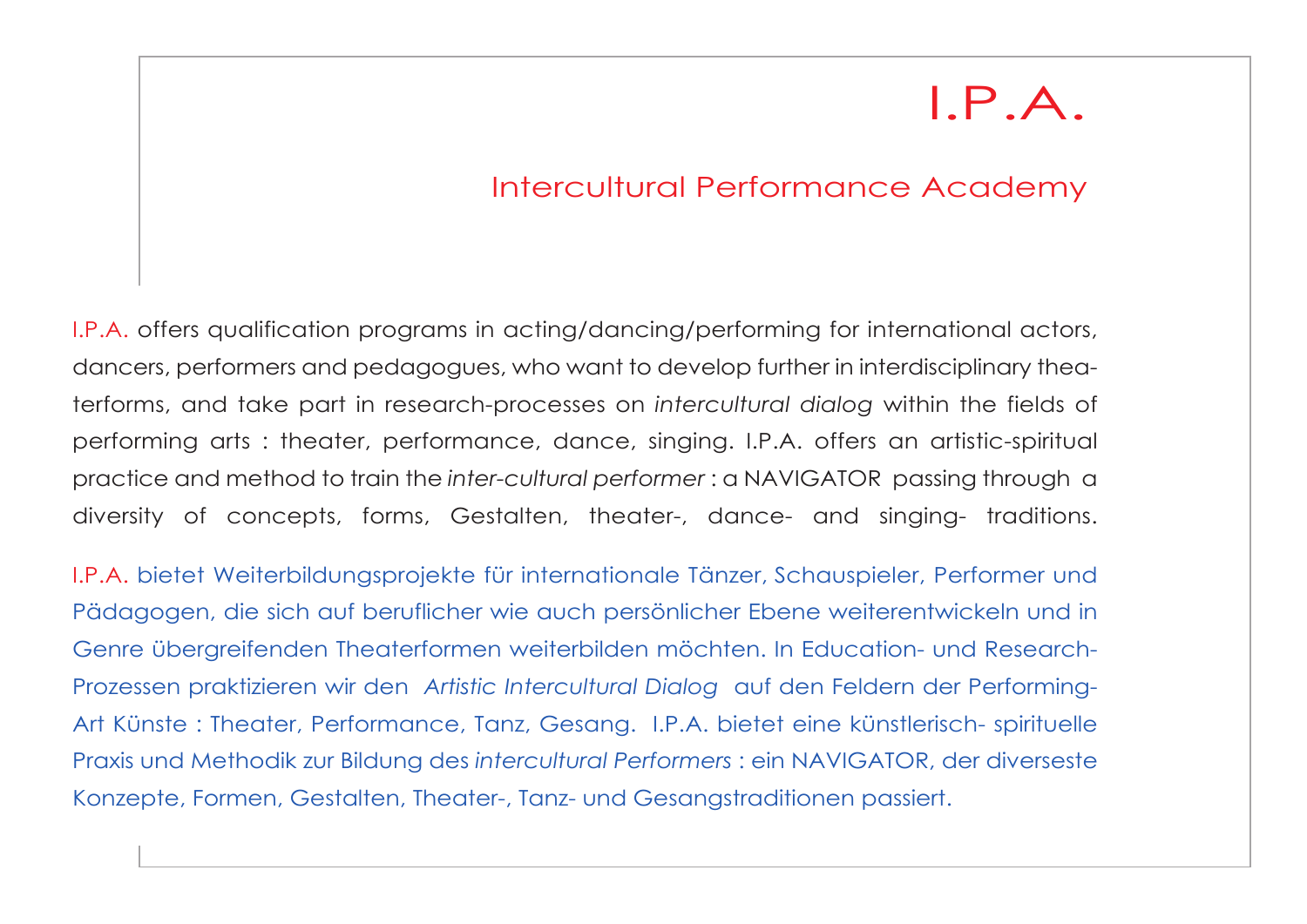## I.P.A.

*It is necessary to work on the bridge, which joins the physical and mental banks of the river of creative process.*

Eugenio Barba

*Es ist notwendig, an der Brücke zu arbeiten, die die beiden Ufer des kreativen Flusses, das physische und das geistige Ufer, miteinander verbindet.*

Eugenio Barba

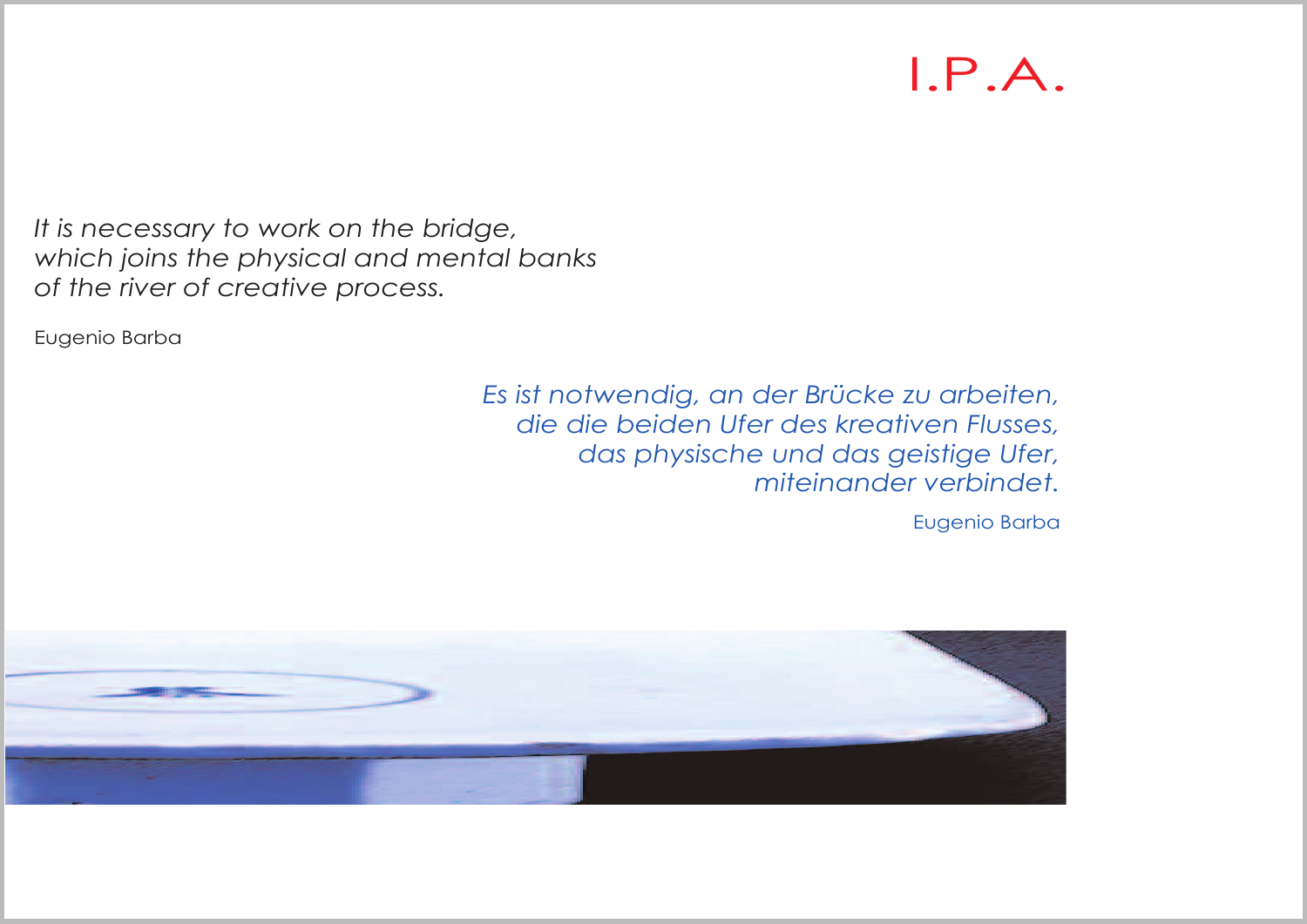# **Philosophy -**

*It is the performer´s body-mind - cultural inscripted or universal constructed which is starting and finishing point of all performance.*

The purpose of I.P.A. is to open up for the *experience and performance* of an *intercultural language* of theater and expression, to nourish an intuitive flow of creative energy beyond personal, technical and cultural skills. The centre of our work is the *intercultural flux*. / - "*Fluxus* welcomes whatever happens next". John Cage - / The *performer* is seen as a *navigator* enfolding a route through a diversity of cultural forms, concepts, performative technics and *Gestalten*, in order to develope the "instrument" of a subtle *Body-Mind* to arouse the specific awareness that we are, for a moment or two, alive in some unusually vivid way and to give it full *play*. Life becomes aware of life. *"*Play *is a state in which mea*ning is flux, in which possibility thrives, in which versions multiply, in which the confines of what is real *are blurred, buckled, broken. Play as endless transformation ..."* (Tim Etchells)

Das Ziel von I.P.A. ist die Öffnung für die *Erfahrung und Performance* einer *Interkulturellen Sprache* des Theaters und seiner Ausdruckskraft, sowie die Nährung eines intuitiven Stroms von Kreativität über persönliche, technische und kulturelle Fertigkeiten hinaus. Das Zentrum unserer Arbeit ist der *Intercultural Flux*. / - "*Fluxus* welcomes whatever happens next". John Cage - / Der *Performer* wird als *Navigator* gesehen, der Wege *entdeckt und* entfaltet durch eine Vielfalt von kulturellen Formen, Konzepten, performativen Techniken und *Gestalten,* und so das "Instrument" eines *subtilen Body-Mind entwickelt*, der die spezifische Wahrnehmung erweckt, dass wir für Momente in einer ungewöhnlichen Weise lebendig sind und diese ins *Spiel* bringen. Leben wird sich seiner selbst gewahr. *"*Spiel *meint einen Zustand, in dem Bedeutungen fließend (flux) werden, in dem Möglichkeiten erblühen, in dem Variationen sich verfielfältigen, in dem Grenzen verwischen, sich biegen, brechen. Spiel als endlose Transformation ..."* (Tim Etchells)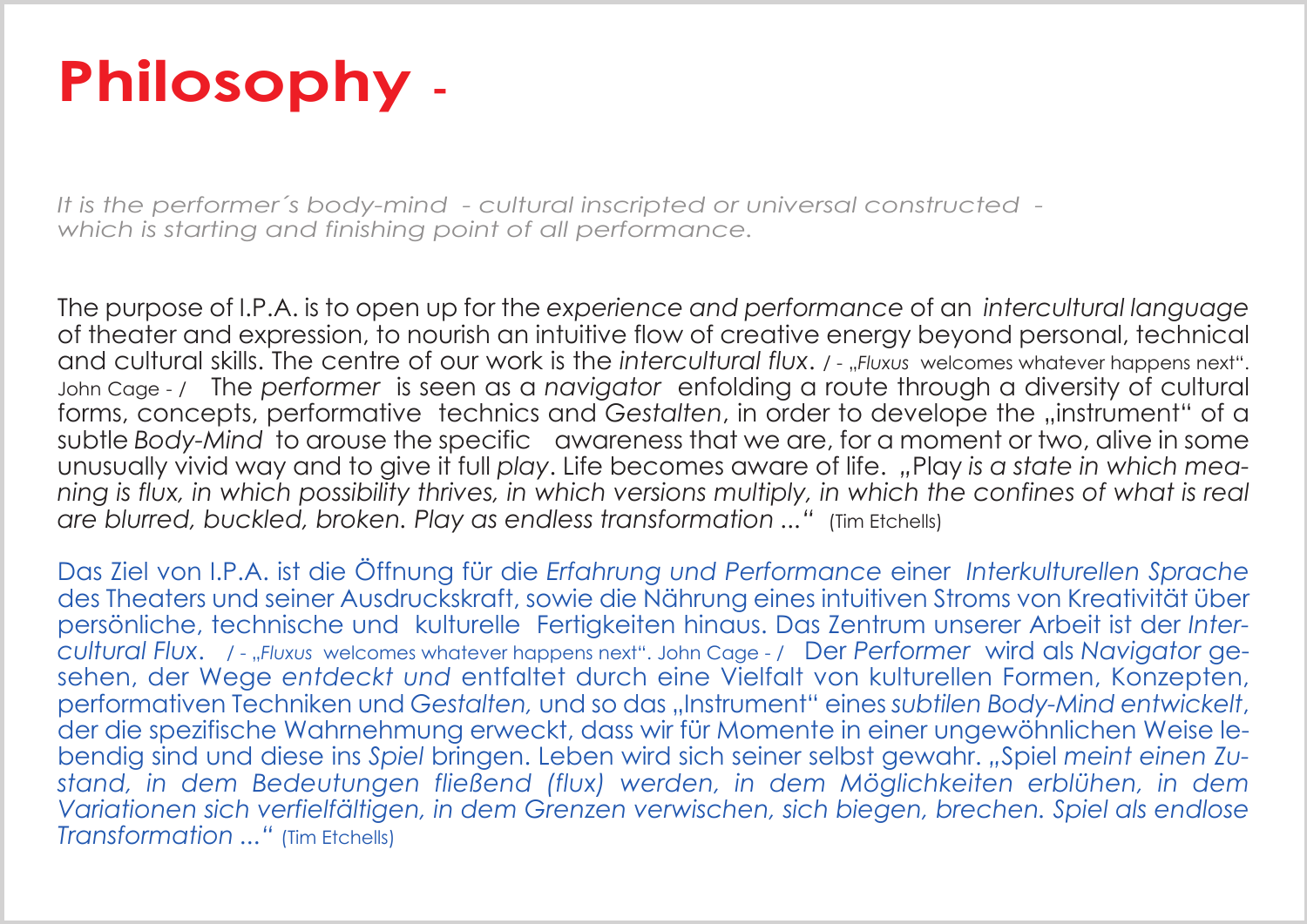#### **I.P.A.´s**

 $I.P.A.'s$ EDUCATION Programme trainieren Werkzeuge, die das Handwerk in den Performance Künsten betreffen : **EDUCATION programs will train tools concerning the craft of the performing arts like :**

**Wide Focus** Weiter Fokus Physical/Breathing Awareness Körper/Atem Wahrnehmung Alignement **Alignement Body-Mind Centers** Body-Mind Zentren **Grounding : Feet as Eyes of Body** Erdung : Füße die Augen des Körpers **Radiance of Presence into Space** Präsenz: Ausstrahlung in Raum Performance of Zero **Performance of Zero** Bewegung - Stille **Mobility - Immobility** Connected Verbunden **Organic Articulation** Organische Artikulation  $Energy$ -Lines inside/outside Energie-Linien innen/außen Freedom and Control Freiheit und Kontrolle Entering the Unknown Schritt ins Unbekannte **Ease & Surprise** Leichtigkeit & Überraschung **Risk & Flow** Risiko & Fluss **Turning Point** Wendepunkt Readyness / Openess Bereitschaft / Offenheit **The decided Body-Mind** Der entschiedene Body-Mind Formed Gesture Geformte Geste First-Time Mind Anfängergeist **Crossing cultural Technics** Kreuzen von Kultur Techniken Atmosphere Atmosphäre

**None Form becomes Form** Nicht-Form wird Form

Awareness of the Gestalt Wahrnehmung von Gestalt Unfolding Form in Time/Space Entfaltung von Form in Zeit/Raum **Body Memory** Körper-Gedächtnis **Variety / Repetition** Variation / Wiederholung Schönheit / Groteske **Beauty / Grotesque** Timing **Timing Flow of Imagination** Fluss der Imagination **Ceremonial Movements** Zeremonielle Bewegungen Montage **Montage Composition** Komposition Improvisation **Improvisation**